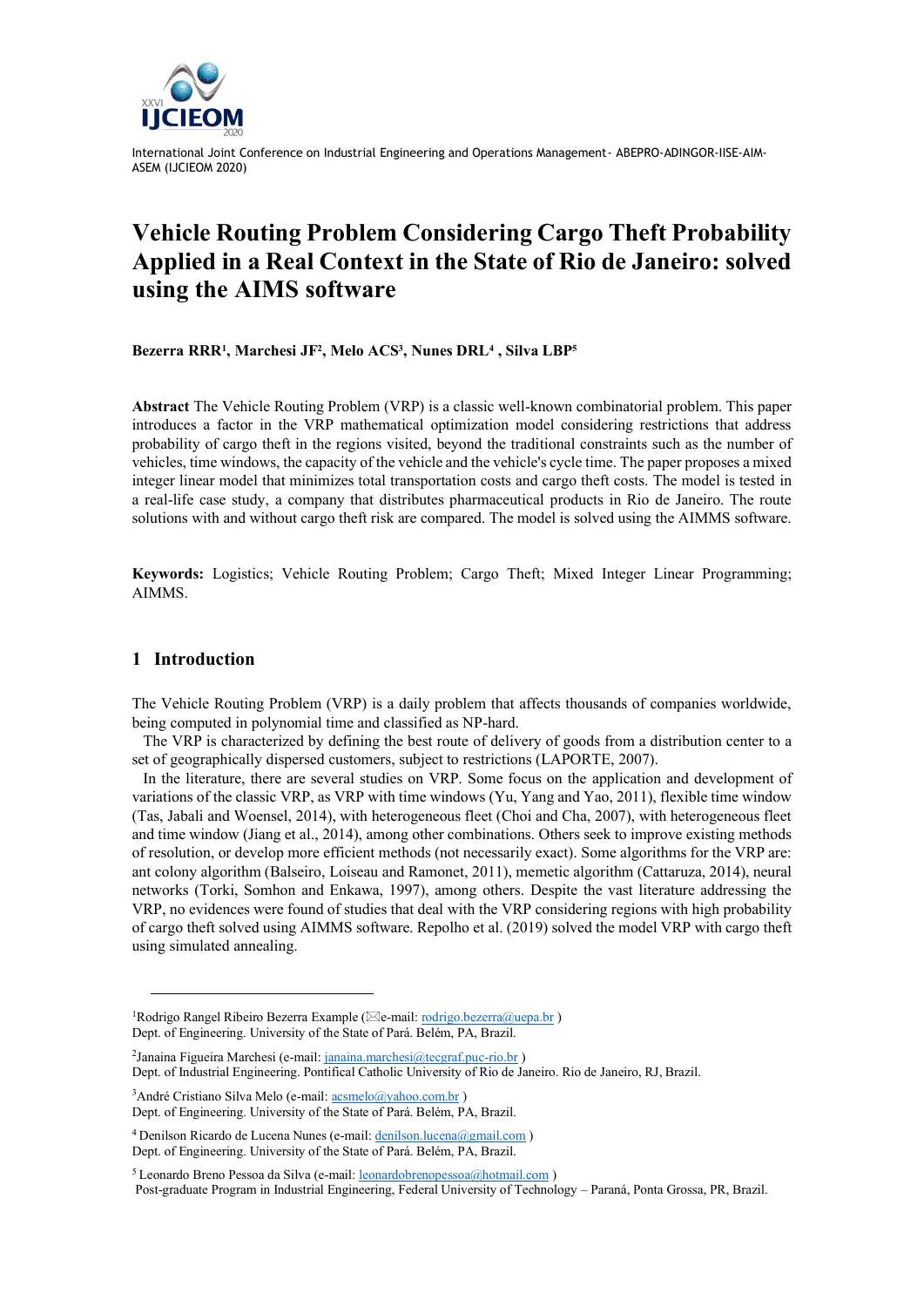

According to the National Association of Cargo Transportation - ANTC (ANTC cited G1, 2014), it is estimated that the value reached R\$ 1 billion in 2013, in Brazil. The Public Security Institute - ISP (2014), shows that there was an increase of more than 84.4% in October 2014 compared to the same period the year before.

The objective of this paper is to solved with AIMMS software a mathematical optimization VRP model, considering restrictions that deal with cargo theft's probability by visited region. The model looks for a routing solution where the first customers to be served are, in general, located in safer areas. The most dangerous areas are served, in general, in the end in order to avoid the theft of consolidated cargo. The cost of theft risk is pondered simultaneously with transport costs.

This paper is organized as follows: section 2 presents the problem formulation; section 3 applied the model to the case study; finally, section 4 describes the main conclusions and derives directions for future studies.

#### **2 Model Formulation**

The problem described in this paper is configured as a Vehicles Routing Problem with Time Windows and Heterogeneous fleet, adding the Cargo Theft Probability (Vehicle Routing Problem with Cargo Theft - VRPCT). The model here presented can be generalized to any classical derivation of the VRP, or for any formulation derived from the VRP.

The problem can be defined as follows: given a set of available vehicles (*V*) with different and known capabilities  $(Q_v)$ , find the set of routes to serve a given number of customers  $|C| \subset |N|$ , so as to minimize costs. |*N*| is a set of nodes that includes customer and the Distribution Center (DC). The indexes *i*, *j* e *h* refer to customers when they assume values between *1* and *n*, and to the DC when  $i = 0$  and  $j = n+1$  it, i.e.,  $N =$ **C** ∪ {0, *n*+1}. An additional index *v* is assigned to the number of vehicles ( $v = 1, ..., |V|$ ). The vehicles are initially located at the DC. Each customer  $i$  demands  $R_i$  Stock-Keeping Unit (SKU) from the DC and must be served by exactly one vehicle in a given time window  $[A_i, B_i]$ , where  $B_i \ge A_i$ . The time spent at customer i is  $TA_i$ . Each customer *i* is associated a given cargo theft probability,  $P_i$ . The distance and travel time between nodes *i* and *j* are, respectively,  $D_{ij}$  and  $TD_{ij}$ , where the latter is measured in function of the former and an average travel speed.  $CT_v$  is the transportation cost per km regarding vehicle type  $v$ . Additional parameters include the maximum time cycle allowed for each vehicle,  $TC_v$ , and the load value  $L$ .

The problem includes the following decision variables: (a) arrival time on each client *i*, is denoted by  $s_{iv}$ ; (b) the sequence in which each vehicle performs its itinerary,  $x_{ij}^v$ ; (c) the indication of use of the vehicle,  $y_v$ ; (d) cargo load on vehicle v right after leaving node *i* when moving to node *j* is  $z_{ij}^v$ .

The model proposed uses traditional VRP constraints. Constraints (2) to (6) and (11) may be found in Arenales et al. (2007, apud Araujo, 2008), (7), (8), may be found in Kohl et al. (1999), constraint (9) can be found in, Kallehauge (2008). The remaining constraints are adapted and can be found in, Repolho et al. (2019).

Minimize 
$$
E = \sum_{i=0}^{N} \sum_{j=1}^{N+1} \sum_{\nu=1}^{V} CT_{\nu}D_{ij}x_{ij}^{\nu} + \sum_{i=0}^{N} \sum_{j=1}^{N} \sum_{\nu=1}^{V} P_{j}L z_{ij}^{\nu}
$$
 (1)

subject to 
$$
\sum_{v=1}^{V} \sum_{j=1}^{N+1} x_{ij}^v = 1, \forall i \in C
$$
 (2)

$$
\sum_{j=1}^{N+1} x_{0j}^{\nu} = y_{\nu}, \forall \nu \in V
$$
\n
$$
(3)
$$

$$
\sum_{i=0}^{N} x_{iN+1}^{v} = y_{v}, \forall v \in V
$$
\n(4)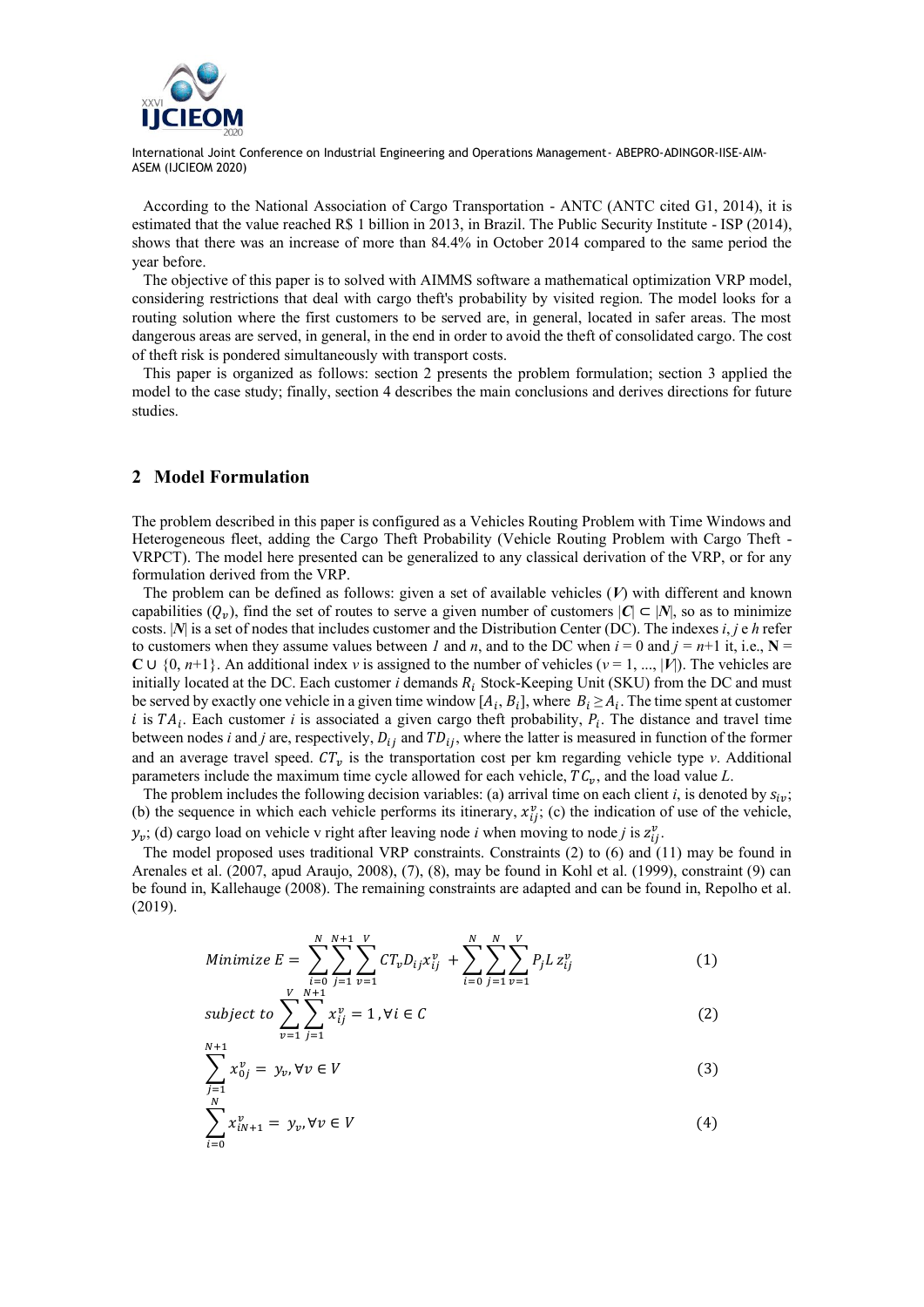

$$
\sum_{\substack{i=0 \ N \ N+1}}^{N} x_{ih}^{\nu} - \sum_{j=1}^{N+1} x_{hj}^{\nu} = 0, \forall h \in \mathcal{C}, \forall \nu \in V
$$
 (5)

$$
\sum_{i=0}^{N} \sum_{j=1}^{N} (TD_{ij} + TA_i) x_{ij}^v \le TC_v y_v, \forall v \in V
$$
\n
$$
(6)
$$

$$
A_i y_v \le s_{iv}, \forall i \in C, \forall v \in V
$$
  
\n
$$
s_{iv} \le B_i y_v, \forall i \in C, \forall v \in V
$$
\n(7)

$$
s_{iv} \leq B_i y_v, \forall i \in C, \forall v \in V
$$
  
\n
$$
s_{iv} - s_{jv} + (B_i + (TD_{ij} + TA_i) - A_j)x_{ij}^v \leq B_i - A_j, \forall i, j \in C, i \neq j, \forall v \in V
$$
 (9)

$$
\sum_{\substack{\nu=1 \ \nu \lambda \nu \lambda \nu}} y_{\nu} \le V \tag{10}
$$

$$
\sum_{i=1}^{N} \sum_{j=1}^{N+1} R_i x_{ij}^{\nu} \le Q_{\nu} y_{\nu}, \forall \nu \in V
$$
\n(11)

$$
z_{0h}^{v} \geq \left(\sum_{i=1}^{N} \sum_{j=1}^{N+1} R_{i} x_{ij}^{v}\right) - M(1 - x_{0h}^{v}) \quad \forall h \in C, \forall v \in V
$$
\n
$$
z_{hi}^{v} \leq z_{0h}^{v} - R_{h} + M(1 - x_{0h}^{v}) \quad \forall i, h \in C, i \neq h, \forall v \in V
$$
\n
$$
z_{ij}^{v} \leq z_{hi}^{v} - R_{i} + M(1 - x_{hi}^{v}) \quad \forall i, j, h \in C, i \neq j \in h \neq i, \forall v \in V
$$
\n(13)\n
$$
z_{ij}^{v} \leq z_{hi}^{v} - R_{i} + M(1 - x_{hi}^{v}) \quad \forall i, j, h \in C, i \neq j \in h \neq i, \forall v \in V
$$
\n(14)

$$
s_{iv} \in R_+ , \forall i \in C, \forall v \in V
$$
  
\n
$$
x_{ij}^v \in \{0,1\}, \forall i, j \in N, \forall v \in V
$$
  
\n
$$
y_v \in \{0,1\}, \forall v \in V
$$
  
\n
$$
z_{ij}^v \in Z_+, \forall i, j \in N, \forall v \in V
$$
  
\n(17)

Equation (1) is the objective function, which minimizes total cost given as the sum of travel costs and cargo theft probability costs. Constraint (2) ensures each customer is visited once and one time only by a single vehicle. Constraints (3) and (4) ensures that each vehicle starts and ends the route at the deposit. Constraint (5) is a flow conservation equation that ensures the continuity of each vehicle on the route. Constraint (6) warrants that the cycle time of the vehicle is not exceeded. Constraints (7) and (8) certify that the time windows are respected. Constraint (9) ensures the elimination of sub tours by defining the relationship between the time when a vehicle leaves a customer, the displacement time to the following customer, and consequently the arrival time at the following customer. Constraint (10) ensures that the number of vehicles assigned is smaller than the number of vehicles available. Constraint (11) certifies that vehicle capacity is not exceeded. Constraint (12) calculates vehicle load when it first leaves the deposit. Constraint (13) and (14) track the amount of cargo coming out of each customer. Finally, constraint (15), (16), (17) and (18) define the domain of the decision variables.

### **3 Case Study**

The case study considers a pharmaceutical Distribution Center (DC) located in Rio de Janeiro, Brazil. The DC is responsible for supplying a set of retail pharmacies spread in Rio de Janeiro state. The type of service performed has high frequency of deliveries, low volumes, geographic dispersion of customers and relevant incidence of cargo theft.

This study was conducted in order to define new routing schemes such that the company's costs and possible cargo theft losses are minimized. For the paper's purpose we selected a Day with 14 deliveries (each corresponding to a different retail pharmacy).

The DC has 60 different vehicles with the following capacities (number of SKUs) and costs, respectively, 36 vehicles of 140 and R\$ 0.62/km, 12 vehicles of 180 and R\$ 0.647/km, 6 vehicles of 300 and R\$ 0.734, 3 with a capacity of 450 and R\$ 0.76/km and finally 3 of 600 and R\$ 0.81/km.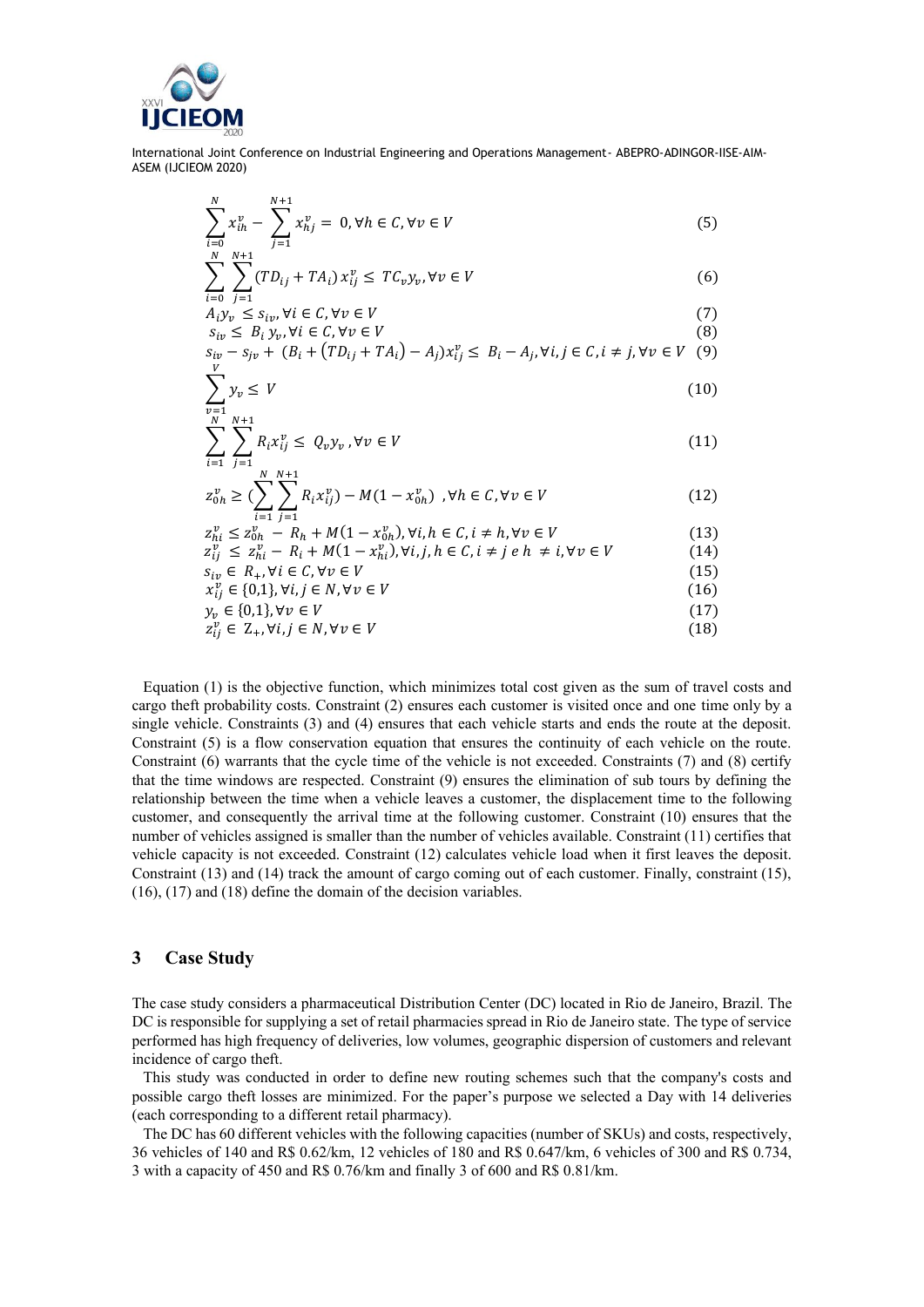

The company operates between 8h00 and 17h00, with a 1 one-hour lunch break. Vehicles maximum time cycle is 8 hours. The retail pharmacies can receive goods between 8h30 and 18h. The location of the 14 retail pharmacies was provided by the DC and the distance Origin /Destination (O/D) matrix was determined based on the real road transportation network. The travel time between each *i-j* pair was then calculated based on the distance O/D matrix and considering an average travel speed of 38 km/h (as informed by the company). The time spent at each retail pharmacy is assumed 6' and 44'' (this value was obtained from the company's historical average). Also based on the company's history, we used an average load value for SKU equal to R\$ 387.00.

The probability of cargo theft on each retail pharmacy was calculated considering the records of incidents reported to the police stations in the same area. These da-ta can be found on the Public Security Institute of the State of Rio de Janeiro website. For the purpose, we considered the records between Jan/2012 to Aug/2014. Table 1 summarizes the data input related to demands and theft probabilities.

The main words in all headings (even run-in headings) begin with a capital letter. Articles, conjunctions and prepositions are the only words which should begin with a lower case letter.

|                                       |    |      | $\frac{3}{2}$ |           | $4\quad 5$ | $6\overline{ }$ | 7    | 8 <sup>2</sup> | - Q<br>-------------------------------------- | 10 | -12 | 13   | 14  |
|---------------------------------------|----|------|---------------|-----------|------------|-----------------|------|----------------|-----------------------------------------------|----|-----|------|-----|
| Demand.<br>-------------------------- | 24 |      | $\gamma$      | $12 \t30$ |            |                 | - 18 | $\gamma$       | $\mathfrak{h}$                                | 27 | 52  |      |     |
| Theft                                 |    | 12.0 |               |           |            |                 |      |                | 8,8 1,7 2,2 19,3 1,7 3,6 19,3 2,2 19,3        |    |     | 12.0 | 2.2 |

**Table 1** Pharmacies' demand and theft probability.

The first trials running the model evinced that a great weight was being given to cargo theft costs. Indeed, the model proposed a solution where each retail pharmacy was being served by a vehicle that would transport only its cargo, i.e, 14 vehicles were allocated one to each retail pharmacy. By doing this, the model minimizes the losses with consolidated cargo thefts. However, this solution is not reasonable on a day-today operation. In this sense, we ran the model in two steps. First without considering theft probabilities, i.e.,  $P_i = 0$   $\forall i \in \mathcal{C}$ . Second, based on the solution found on Step 1 (the retail pharmacies assigned to each vehicle) the model was ran again considering cargo theft probabilities. The routes executed by each selected vehicle is then optimized regarding the probability of cargo theft. The results obtained in Step 1 and Step 2 are then compared with regard to transportation cost and cargo theft cost.

Running step 1 (no theft probability) 3 vehicles were selected to supply the 14 retail pharmacies. Figure 1 shows the itineraries performed by vehicles 1 and 2 according to Step 1.



Fig. 1 Step 1 results with no theft probability - (a) Vehicle 1 (b) Vehicle.

Vehicle 1 with a capacity of 180 SKUs serves nine retail pharmacies distributing a total of 175 SKUs. The transportation cost amounts R\$ 56.58. The vehicle executes the following itinerary 0-1-10-5-12-14-4-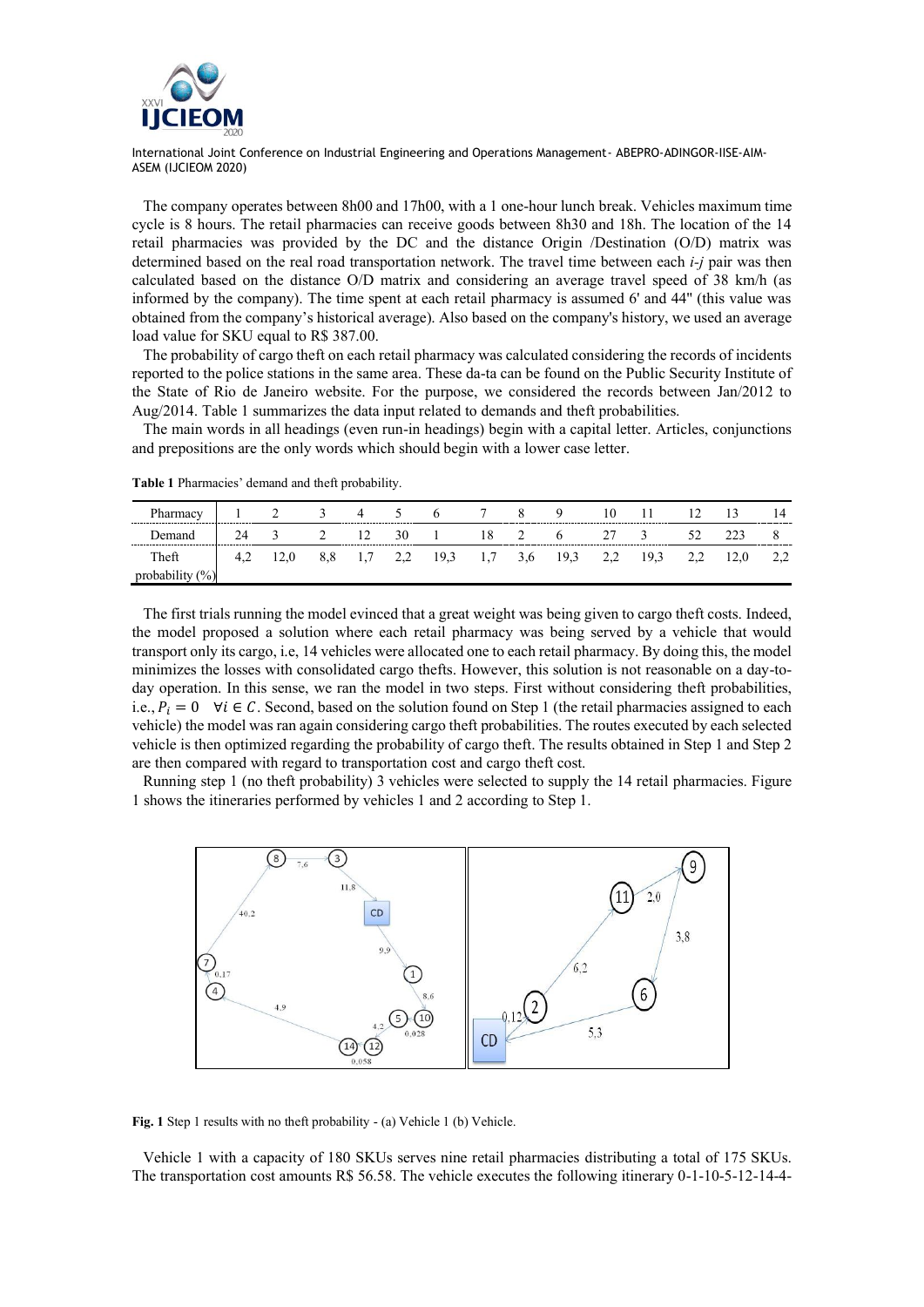

7-8-3-0 in 3.31 hours. Vehicle 2 with a capacity of 140 SKUs serves four retail pharmacies distributing a total of 13 SKUs (Table 2). The transportation cost amounts R\$ 10.80. The vehicle executes the following itinerary 0-2-11-9-6-0 in 0.90 hours. Finally, vehicle 3 with a capacity of 300 SKUs distributes 223 SKUs to a single pharmacy (client 13). The transportation cost amounts R\$ 0.43 corresponding to a 0.12 hours route.

In step 2, we consider theft probabilities and optimize the routes obtained in step 1. As vehicle 3 is serving only one pharmacy (number 13), the solution remains. Note that pharmacy 13 demands more (223 SKUs) than all the other pharmacies together (188 SKUs). Figure 2 shows the itineraries performed by vehicles 1 and 2 according to Step 2.



**Fig. 2** Step 2 results with theft probability - (a) Vehicle 1 (b) Vehicle 2.

With regard to the routes performed by vehicles 1 and 2, they were optimized separately by fixing the vehicle and the pharmacies to serve. The results are as follows. Vehicle 1 serves now the nine pharmacies with a transportation cost of R\$ 115.62 and performing the following itinerary 0-12-5-10-7-4-1-14-8-3-0 in 5.43 hours. Vehicle 2 serves now the four pharmacies with a transportation cost of R\$ 19.96 and performing the following itinerary 0-9-2-11-6-0 in 1.29 hours. Vehicle 2 route has a curious result. Despite pharmacy 9 has a higher theft probability than pharmacy 2 and it is located farther, the former is served first as its demand is twice bigger than the one of pharmacy 2.

Table 2 summarizes the results obtained for each vehicle in Step 1 and Step 2 with regard to cargo theft costs and cargo load on each vehicle after leaving each node  $(z_{ij}^v)$ . With regard to vehicle 1, transportation costs are 104% higher and cargo theft costs amount R\$ 5,028.22, while the respective solution in Step 1 amounts R\$ 6,988.00, i.e. 22% less. With regard to vehicle 2, transportation costs are 85% higher and cargo theft costs amount R\$ 1,675.66 instead of R\$ 1,954.87, i.e. 14% less.

As expected, transportation costs are now higher as routes optimize the cargo arriving at each pharmacy with regard to the probability of theft rather than just transportation costs. Consequently, time cycles are also higher, though respecting the maximum time cycle allowed for each vehicle.

The solutions obtained give the decision maker the ability to make choices regarding daily routes based on the probability of thefts and the company aversion to risk. A company willing to take risks may opt by the solution provided by traditional VRP models, while a more careful one may opt by the VRPCT model.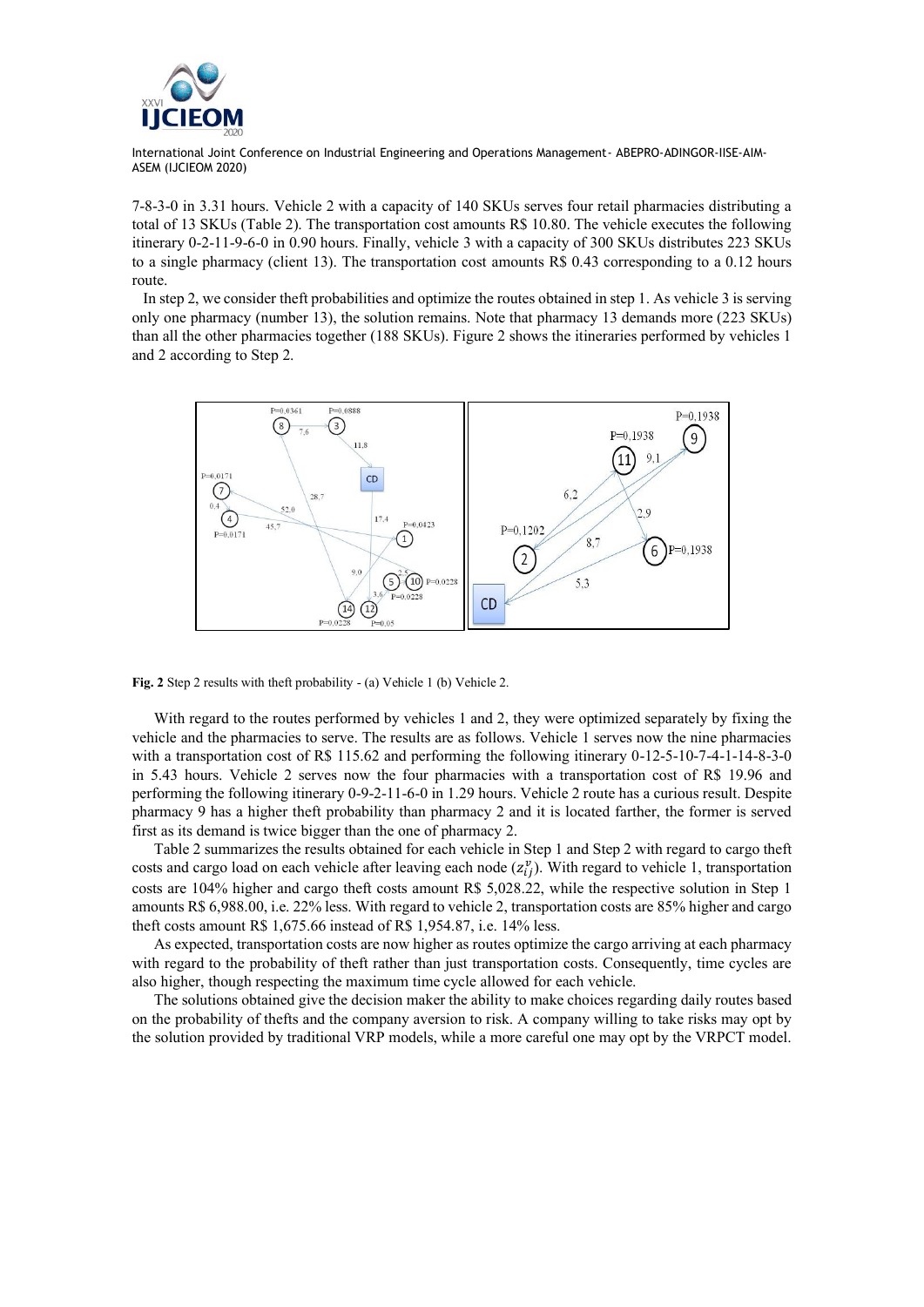

| Vehicle                              | Route            | $z_{ij}^v$       | Cargo theft costRoute |              | with $z_{ij}^v$  | Cargo theft cost |  |  |
|--------------------------------------|------------------|------------------|-----------------------|--------------|------------------|------------------|--|--|
| without<br>(capacity)<br>probability |                  | (SKUs)           | (R\$)                 | probability  | (SKUs)           | (R\$)            |  |  |
| $\mathbf{1}$                         | (1800)           | 175              |                       | $\mathbf{0}$ | 175              |                  |  |  |
| SKUs)                                |                  | 151              | 2,862.43              | 12           | 123              | 1,545.71         |  |  |
|                                      | 10               | 124              | 1,333.73              | 5            | 93               | 1,086.41         |  |  |
|                                      | 5                | 94               | 1,095.25              | 10           | 66               | 821.43           |  |  |
|                                      | 12               | 42               | 830,27                | 7            | 48               | 437.22           |  |  |
|                                      | 14               | 34               | 370,97                | 4            | 36               | 317.97           |  |  |
|                                      | 4                | 22               | 225,23                |              | 12               | 588.84           |  |  |
|                                      | 7                | 4                | 145,74                | 14           | 4                | 105.99           |  |  |
|                                      | 8                | 2                | 55,94                 | 8            | 2                | 55.94            |  |  |
|                                      | 3                | $\mathbf{0}$     | 68,70                 | 3            | $\boldsymbol{0}$ | 68.70            |  |  |
|                                      | $\boldsymbol{0}$ |                  |                       | $\mathbf{0}$ |                  |                  |  |  |
|                                      |                  | Cost/Route       | 6,988.25              |              | Cost/Route       | 5,028.22         |  |  |
| $\overline{2}$                       | (1400)           | 13               |                       | $\mathbf{0}$ | 13               |                  |  |  |
| SKUs)                                | 2                | 10               | 604.95                | 9            | 7                | 974,94           |  |  |
|                                      | 11               | 7                | 749.96                | 2            | 4                | 325,74           |  |  |
|                                      | 9                |                  | 524.97                | 11           | 1                | 299,98           |  |  |
|                                      | 6                | $\boldsymbol{0}$ | 75.00                 | 6            | $\boldsymbol{0}$ | 75,00            |  |  |
|                                      | $\boldsymbol{0}$ |                  |                       | $\mathbf{0}$ |                  |                  |  |  |
|                                      |                  | Cost/Route       | 1,954.87              |              | Cost/Route       | 1,675.66         |  |  |

#### **Table 2** Comparison Cargo Theft.

# **3 Conclusion**

This paper proposes a solved using AIMMS software for the vehicle routing problem where risk of cargo theft is taken into account. The recent model minimizes transportation costs and theft costs. The solutions proposed are apparently less obviously from a geographic perspective but allow the reduction of cargo transported to areas that are more dangerous. This problem is especially relevant in South American countries where the number of cargo thefts is highly relevant. The solutions obtained show that the model is relevant, though needing some calibration in the way theft costs are summed to transportation costs. Indeed, considering the full cargo value produces distorted results as, in general, transportation costs are much smaller than the former ones. For that reason in the case study presented, the model was solved in two steps. Future work includes solving this issue, by considering the actual costs for the companies taking into account insurance coverage. It is intended to test heuristics to solve any problems. Additionally, a new approach where theft is considered in the arches and not in the nodes is being thought. As for the specific case of Brazil, it is intended to study the effect that some security policies, such as the Pacifying Police Units (UPP), might have on this problem

#### **3 References**

Araujo VKWS (2008) Avaliação de Custos para a produção de biodiesel a partir de óleos residuais fritura. Tese de Doutorado. Pontifícia Universidade Católica do Rio de Janeiro (PUC-RIO).

Balseiro SR, Loiseau I, Ramonet J (2011) An Ant Colony algorithm hybridized with insertion heuristics for the Time Dependent Vehicle Routing Problem with Time Windows. Computers and Operations Research 38, 954-966.

Cattaruza D, Absi N, Feillet D, Vidal T (2014) A memetic algorithm for the Multi Trip Vehicle Routing Problem. European Journal of Operational Research 236, 833-848.